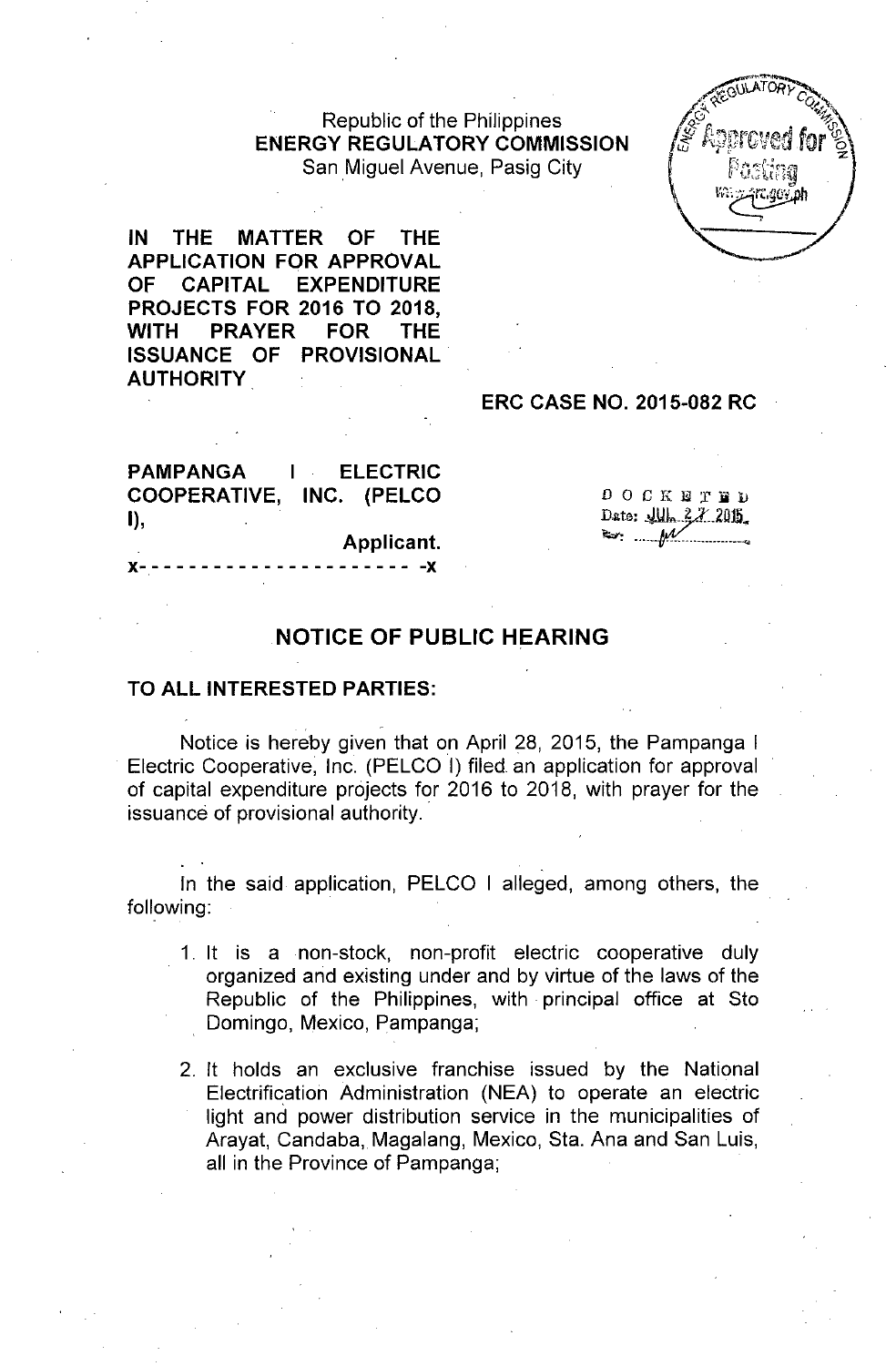- 3. Pursuant to the Commission's Resolution No. 26, Series of 2009, and other pertinent rules and regulations, the instant application is filed for the approval of its CAPEX projects for the years 2016-2018;
- 4. In compliance with the Commission's rules, it states clearly the description of each project and attaches relevant documents to support the following requirements: a) Project Code, b) Project Type, c) Project Category, d) Project Title, e) Project Cost, f) Project Duration; g) Project Description, h) Project Justification, i) Technical Analysis, j) Economic Analysis, k) Annexes, and I) Project Financing Plan;

| <b>A. NETWORK PROJECTS</b> |                                                                                                                     |               |  |  |  |
|----------------------------|---------------------------------------------------------------------------------------------------------------------|---------------|--|--|--|
| Code                       | <b>Project Title</b>                                                                                                | Cost          |  |  |  |
| NP01                       | Uprating of Plaza Luma substation from 10<br>MVA to 20 MVA                                                          | 19,034,954.40 |  |  |  |
| <b>NP02</b>                | <b>Restoration of San Isidro Substation</b>                                                                         | 6,161,505.00  |  |  |  |
| NP <sub>03</sub>           | Rehabilitation and Upgrading of the following<br><b>Substation Switchgears:</b><br>a. Sta. Monica<br>b. San Nicolas | 5,487,428.80  |  |  |  |
| NP <sub>04</sub>           | <b>Rehabilitation of Old Lines:</b><br>a. Group 1<br>b. Group 2<br>c. Group 3                                       | 42,390,372.07 |  |  |  |
|                            | Subtotal                                                                                                            | 73,074,260.27 |  |  |  |

| 5. | Its proposed capital projects to be are as follows: |  |  |  |  |  |
|----|-----------------------------------------------------|--|--|--|--|--|
|----|-----------------------------------------------------|--|--|--|--|--|

| A. OTHER NETWORK PROJECTS |                                                     |               |  |  |  |
|---------------------------|-----------------------------------------------------|---------------|--|--|--|
| ONP <sub>1</sub>          | <b>Distribution Transformers</b>                    | 17,109,000.00 |  |  |  |
| ONP <sub>2</sub>          | Service Drops                                       | 4,433,760.00  |  |  |  |
| ONP3                      | Add-ons (KWH Meters for New Customer<br>Connection) | 8,433,580.00  |  |  |  |
| ONP4                      | <b>Back-up Protections</b>                          | 3,750,000.00  |  |  |  |
|                           | Subtotal                                            | 33,726,340.00 |  |  |  |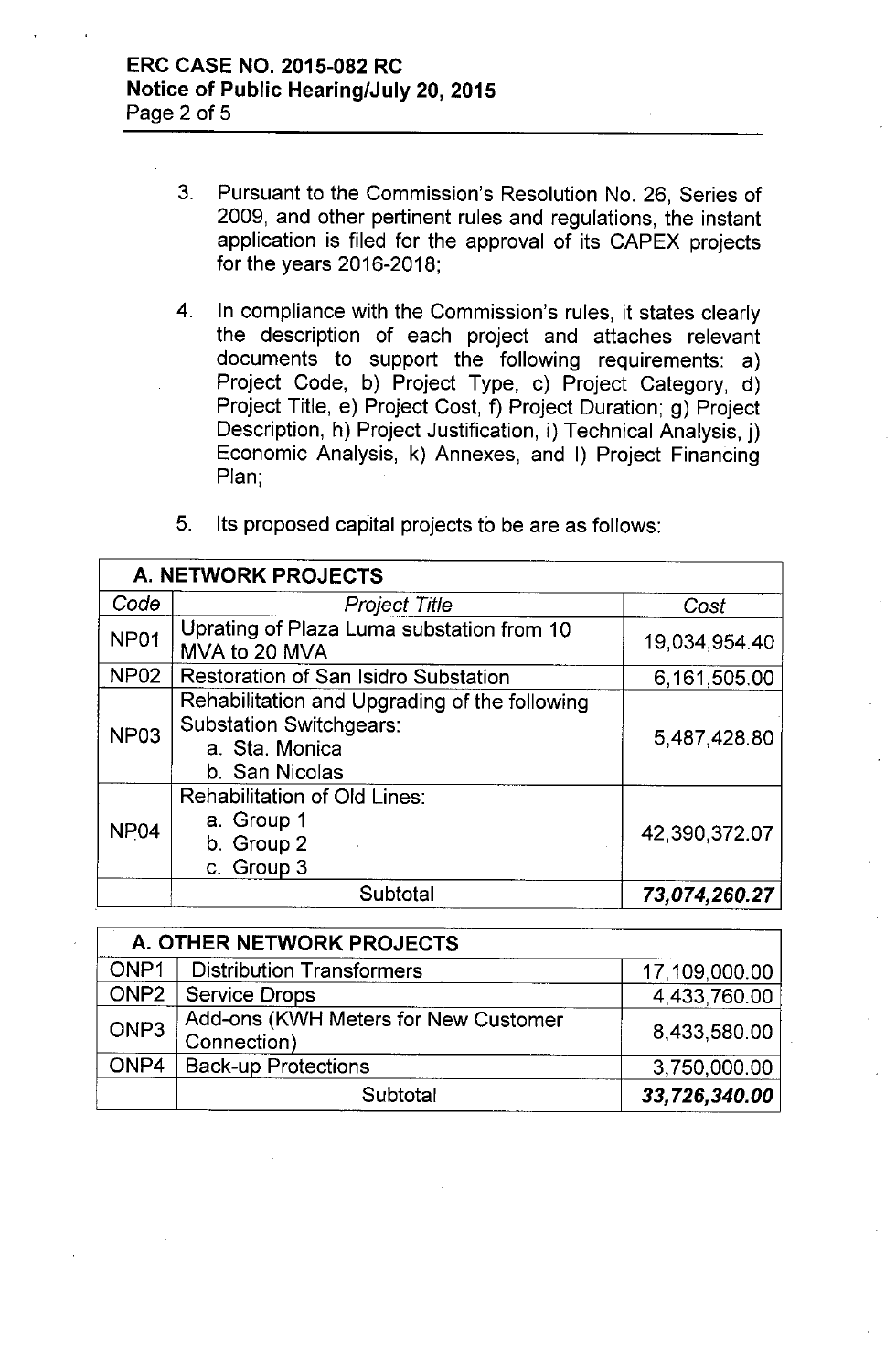# **ERC CASE NO. 2015-082 RC Notice of Public Hearing/July 20,2015** Page 3 of 5

| A. NON-NETWORK PROJECTS |                                                                                                                   |                   |  |  |  |  |
|-------------------------|-------------------------------------------------------------------------------------------------------------------|-------------------|--|--|--|--|
| NNP01                   | Construction of Multi-Purpose Building that<br>houses Fitness and Health Gym, Library and<br>Museum               | 3,064,739.91      |  |  |  |  |
| NNP <sub>02</sub>       | Construction of Covered Parking Area for<br><b>Service Vehicles</b>                                               | 1,626,225.96      |  |  |  |  |
| NNP03                   | <b>Construction of Wash Area and Public</b><br>Restrooms                                                          | 849,434.14        |  |  |  |  |
| NNP <sub>04</sub>       | Renovation of Warehouse Building, IT Repair<br>Room, Lineman's Quarter and Meter Shop                             | 1,141,968.71      |  |  |  |  |
| NNP05                   | Construction of Pole Storage Yard and Service<br>Roads                                                            | 2,216,126.80      |  |  |  |  |
| NNP06                   | <b>Construction of Fuel Refilling Station</b>                                                                     | 1,071,499.18      |  |  |  |  |
| NNP07                   | <b>Acquisition of Transportation Service Vehicles</b>                                                             | 95,232,000.00     |  |  |  |  |
| NNP <sub>08</sub>       | <b>Acquisition of Mobile Bunk House</b>                                                                           | 2,250,000.00      |  |  |  |  |
| NNP09                   | Acquisition of Electronic Meter Standard and<br><b>Phantom Load</b>                                               | 1,200,000.00      |  |  |  |  |
| NNP <sub>10</sub>       | <b>Acquisition of Distribution System Application</b><br>Software (DSAS) - Simulation and Reliability<br>Analyses | 660,000.00        |  |  |  |  |
| NNP11                   | Acquisition of Daylight Ultraviolet Imaging<br>Camera                                                             | 4,000,000.00      |  |  |  |  |
|                         | Subtotal                                                                                                          | 113,311,994.70    |  |  |  |  |
|                         | <b>GRAND TOTAL</b>                                                                                                | 220, 112, 594. 97 |  |  |  |  |

- 6. Its capital expenditure projects are necessary for effective operation and maintenance of the distribution system of in order to provide safe, efficient, reliable, least-cost and quality electric services to consumers;
- 7. Its capital expenditure projects are in compliance with the Philippine Grid Code (PGC), the Philippine Distribution Code (PDC), the latest edition of the Philippine Electrical Code (PEC), the provisions of Republic Act No. 9136 and the implementing guidelines on capital expenditure projects;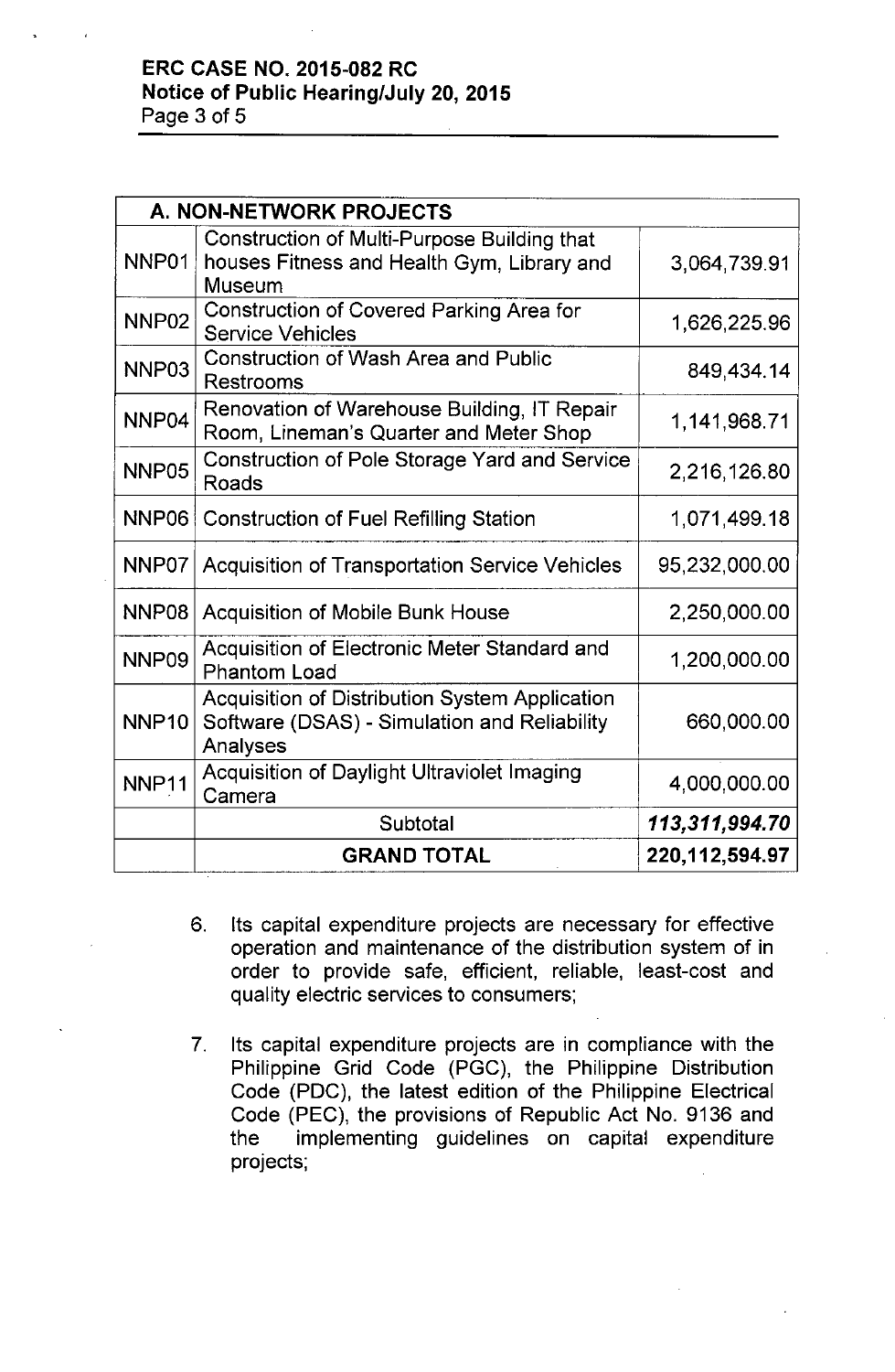- 8. It is consistent with the Distribution Development Plan that was submitted to the Department of Energy (DOE);
- 9. Its proposed capital expenditure projects will be financed through the Re-investment Fund for Sustainable Capex (RFSC) and the Internally Generated Fund (IGF);
- 10. It assures that there will be no increase in the current approved RFSC rate of PO.2964; and
- 11. It prays that the Commission issue a provisional authority pending trial on the merits, and approve, after notice and hearing, the instant application and render judgment making provisional approval permanent.

The Commission has set the application for jurisdictional hearing, expository presentation, pre-trial conference and evidentiary hearing on **September 4, 2015 (Friday) at ten o'clock in the morning (10:00 A.M.) at the PELCO I Main Office, Sto. Domingo, Mexico, Pampanga.**

**All** persons who have an interest in the subject matter of the proceeding may become a party by filing, at least five (5) days prior to the initial hearing and subject to the requirements in the ERC's Rules of Practice and Procedure, a verified petition with the Commission giving the docket number and title of the proceeding and stating: (1) the petitioner's name and address; (2) the nature of petitioner's interest in the subject matter of the proceeding, and the way and manner in which such interest is affected by the issues involved in the proceeding; and (3) a statement of the relief desired.

All other persons who may want their views known to the Commission with respect to the subject matter of the proceeding may file their opposition to the application or comment thereon at any stage of the proceeding before the applicant concludes the presentation of its evidence. No particular form of opposition or comment is required, but the document, letter or writing should contain the name and address of such person and a concise statement of the opposition or comment and the grounds relied upon.